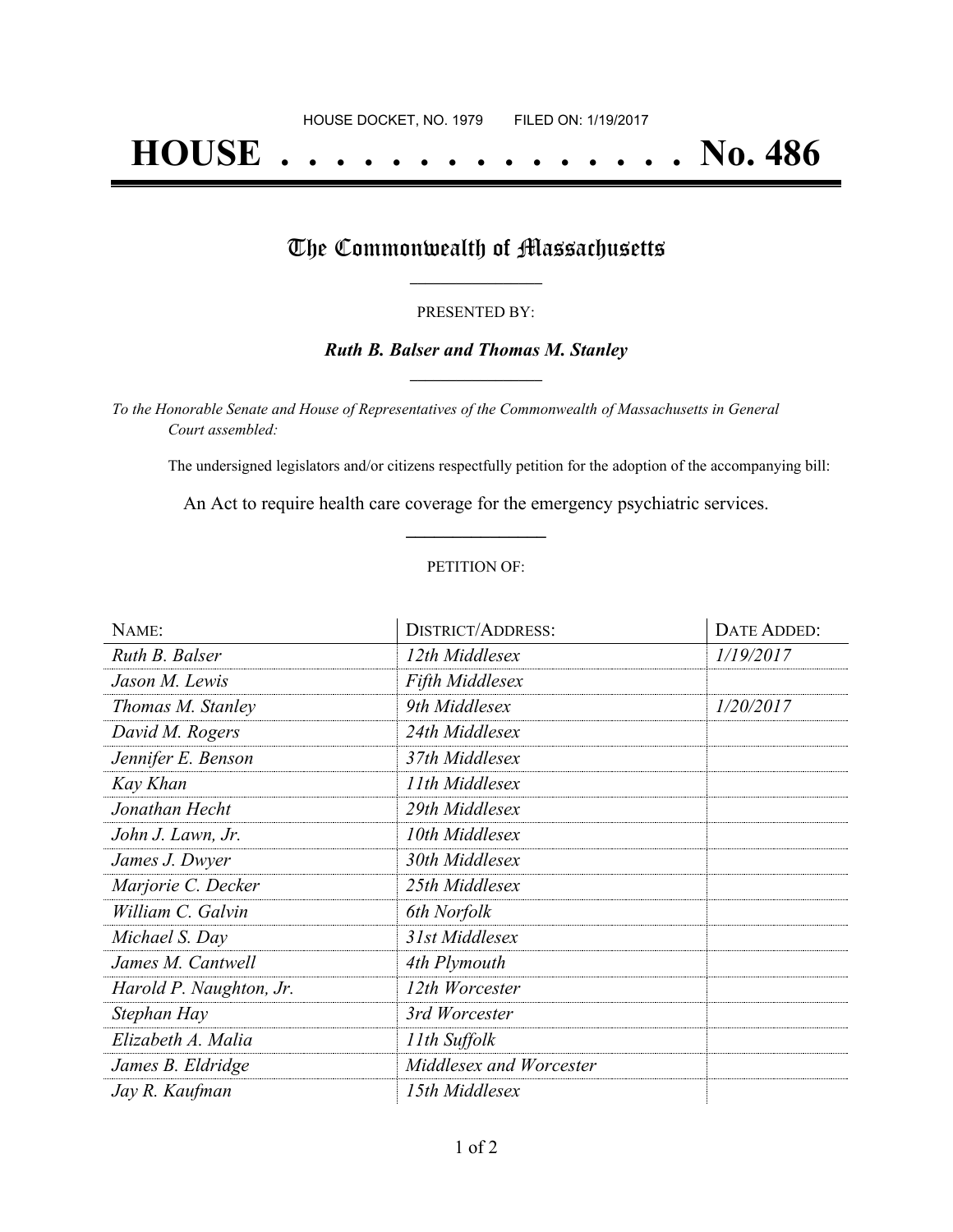| John W. Scibak        | 2nd Hampshire |  |
|-----------------------|---------------|--|
| Gailanne M. Cariddi   | 1st Berkshire |  |
| Tricia Farley-Bouvier | 3rd Berkshire |  |
| Carlos González       | 10th Hampden  |  |
| James Arciero         | 2nd Middlesex |  |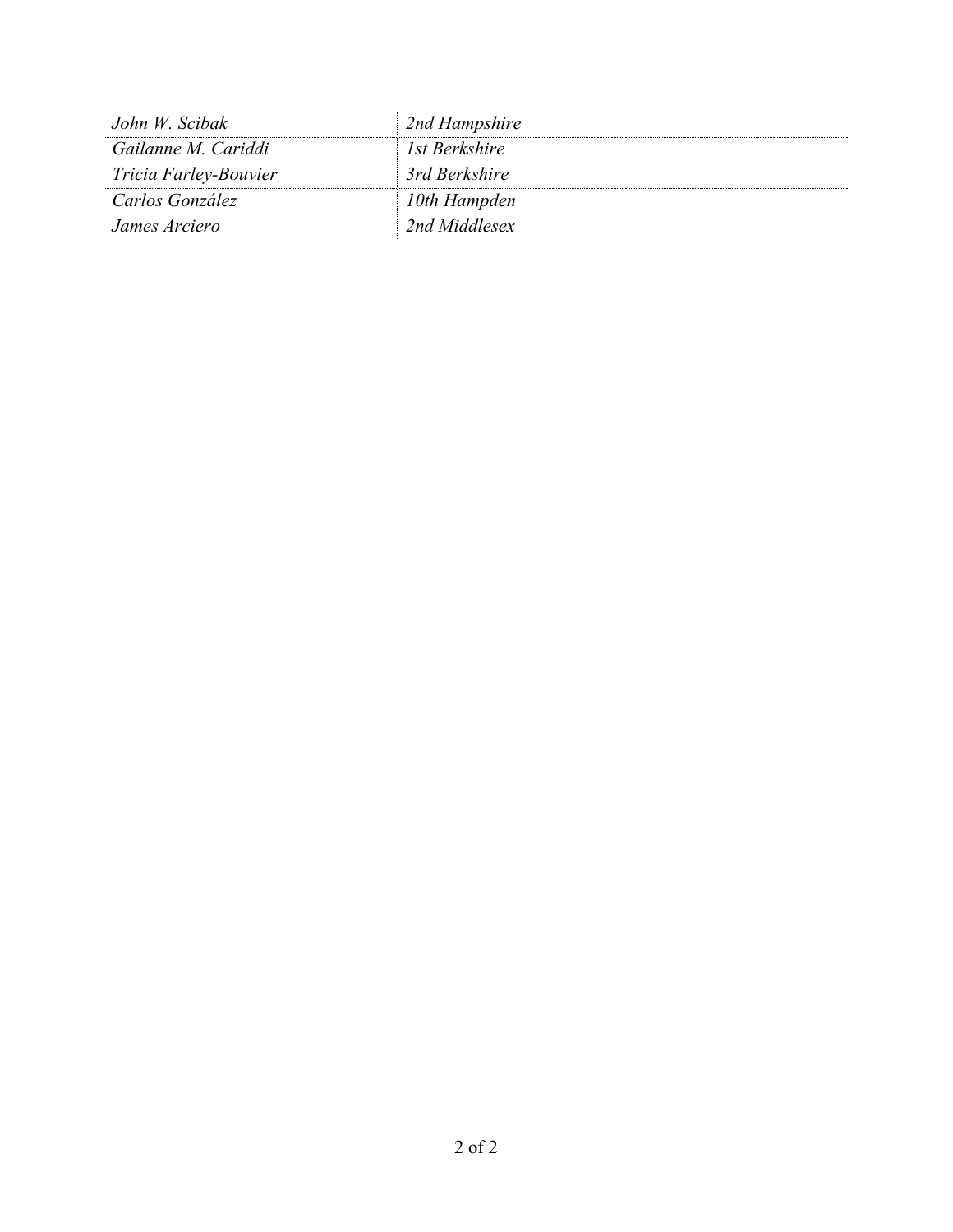### HOUSE DOCKET, NO. 1979 FILED ON: 1/19/2017

## **HOUSE . . . . . . . . . . . . . . . No. 486**

By Representatives Balser of Newton and Stanley of Waltham, a petition (accompanied by bill, House, No. 486) of Ruth B. Balser and others for legislation to require health care coverage for emergency psychiatric services. Financial Services.

## [SIMILAR MATTER FILED IN PREVIOUS SESSION SEE HOUSE, NO. *787* OF 2015-2016.]

## The Commonwealth of Massachusetts

**In the One Hundred and Ninetieth General Court (2017-2018) \_\_\_\_\_\_\_\_\_\_\_\_\_\_\_**

**\_\_\_\_\_\_\_\_\_\_\_\_\_\_\_**

An Act to require health care coverage for the emergency psychiatric services.

Be it enacted by the Senate and House of Representatives in General Court assembled, and by the authority *of the same, as follows:*

### 1 SECTION 1. "Emergency services programs' shall mean all programs subject to contract

2 between the Massachusetts Behavioral Health Partnership and nonprofit organizations for the

3 provision of said emergency services.

### 4 SECTION 2. Chapter 32A of the General Laws is hereby amended by adding the

5 following section:-

- 6 Section 28. The commission shall provide to an active or retired employee of the
- 7 commonwealth who is insured under the group insurance commission benefits on a
- 8 nondiscriminatory basis for medically necessary emergency service programs.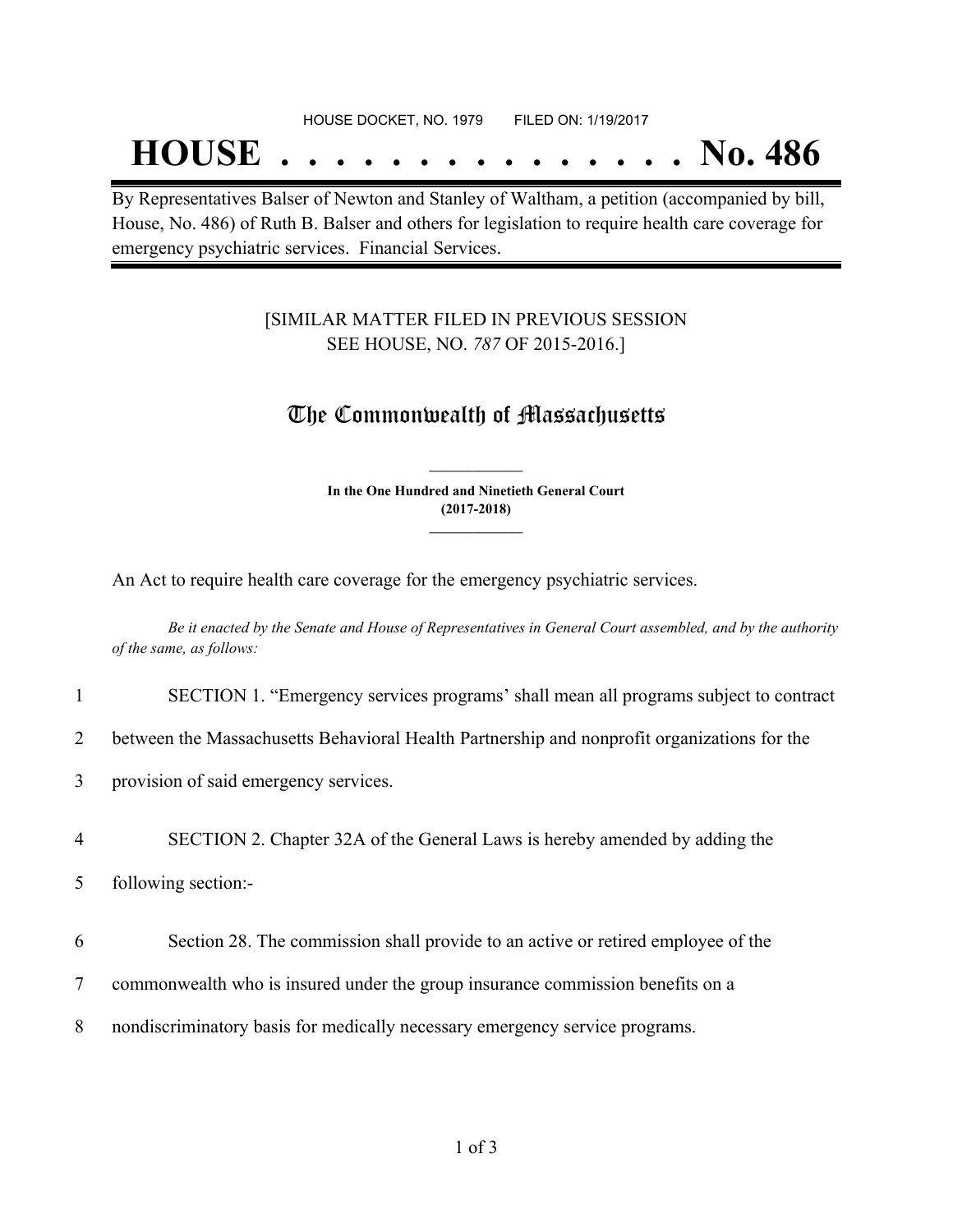SECTION 3. Chapter 175 of the General Laws is hereby amended by inserting after section 47II the following section:-

| 11 | Section 47JJ. An individual policy of accident and sickness insurance issued under              |
|----|-------------------------------------------------------------------------------------------------|
| 12 | section 108 that provides hospital expense and surgical expense insurance and any group blanket |
| 13 | or general policy of accident and sickness insurance issued under section 110 that provides     |
| 14 | hospital expense and surgical expense insurance, which is issued or renewed within or without   |
| 15 | the commonwealth, shall provide benefits on a nondiscriminatory basis for medically necessary   |
| 16 | emergency service programs.                                                                     |
| 17 | SECTION 4. Chapter 176A of the General Laws is hereby amended by inserting after                |
| 18 | section 8KK the following section:-                                                             |
| 19 | Section 8LL. A contract between a subscriber and the corporation under an individual or         |
| 20 | group hospital service plan which is issued or renewed within or without the commonwealth       |
| 21 | shall provide benefits on a nondiscriminatory basis for medically necessary emergency service   |
| 22 | programs.                                                                                       |
| 23 | SECTION 5. Chapter 176B of the General Laws is hereby amended by inserting after                |
| 24 | section 4KK the following section:-                                                             |
| 25 | Section 4LL. A subscription certificate under an individual or group medical service            |
| 26 | agreement which is issued or renewed within or without the commonwealth shall provide           |
| 27 | benefits on a nondiscriminatory basis for medically necessary emergency service programs.       |
| 28 | SECTION 6. Chapter 176G of the General Laws is hereby amended by inserting after                |
| 29 | section 4CC the following section:-                                                             |

of 3